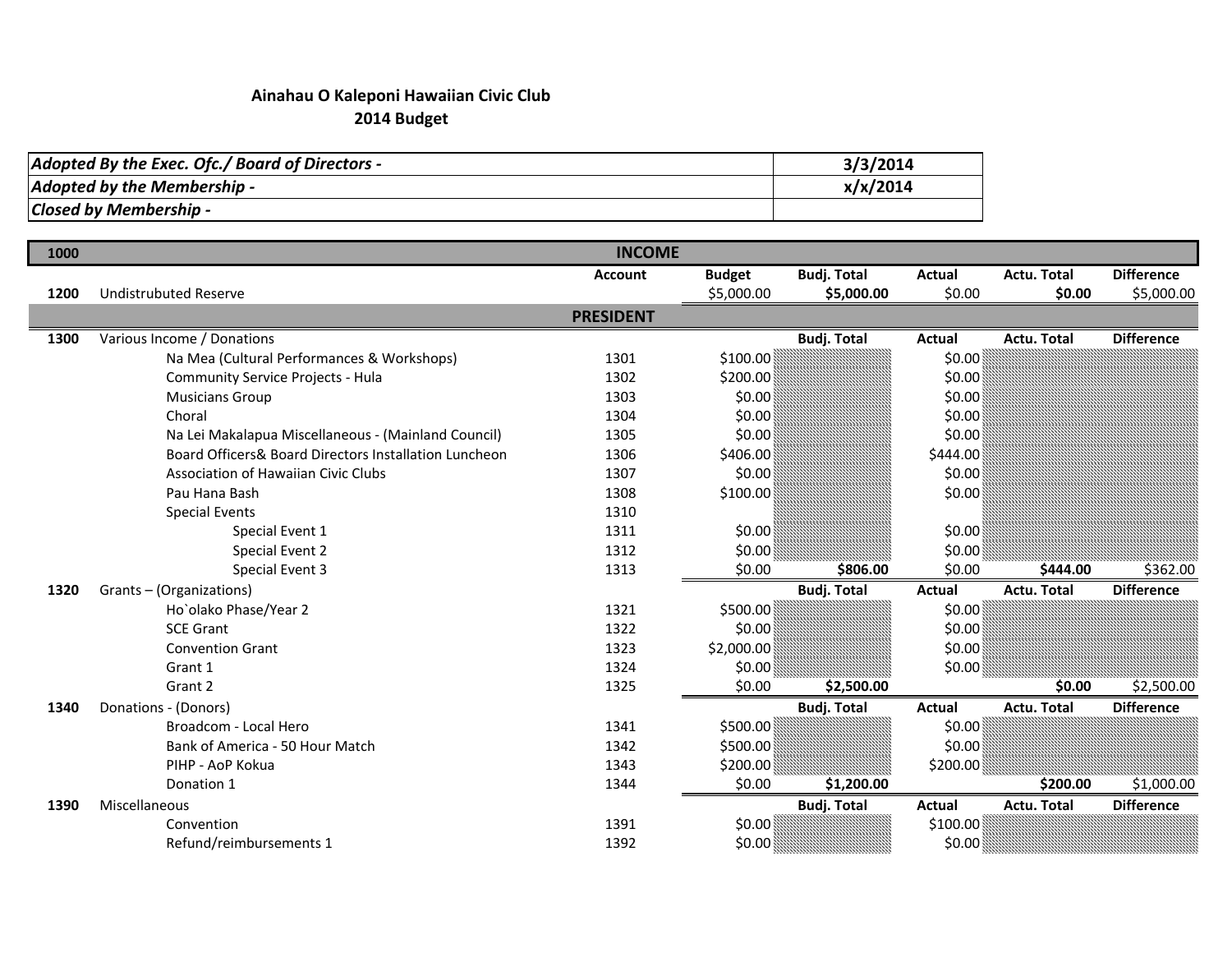|      | Refund/reimbursements 2                         | 1393                      | \$0.00      | \$0.00             |               | \$100.00           | $-$100.00$        |
|------|-------------------------------------------------|---------------------------|-------------|--------------------|---------------|--------------------|-------------------|
|      |                                                 | <b>1ST VICE PRESIDENT</b> |             |                    |               |                    |                   |
| 1400 | Various Income / Donations                      |                           |             | <b>Budj. Total</b> | Actual        | <b>Actu. Total</b> | <b>Difference</b> |
|      | <b>Membership Dues</b>                          | 1401                      | \$2,600.00  | \$2,600.00         | \$2,585.00    | \$2,585.00         | \$15.00           |
| 1410 | Charitable & Welfare                            |                           |             | <b>Budj. Total</b> | <b>Actual</b> | <b>Actu. Total</b> | <b>Difference</b> |
|      | Christmas Opportunity Drawing-Lunalilo          | 1416                      | \$300.00    |                    | \$396.00      |                    |                   |
|      | Health Workshop (Healthy Living)                | 1417                      |             |                    | \$100.00      |                    |                   |
|      | Hawai'i Student Groups (Bands etc)              | 1418                      | \$200.00    |                    | \$0.00        |                    |                   |
|      | Miscellaneous Charitable & Welfare              | 1419                      | \$100.00    | \$600.00           |               | \$496.00           | \$104.00          |
| 1420 | AOKHCC - Scholarships (directly to savings)     |                           |             | <b>Budj. Total</b> | <b>Actual</b> | Actu. Total        | <b>Difference</b> |
|      | Aha'aina Ticket Sales                           | 1421                      | \$500.00    |                    | \$110.00      |                    |                   |
|      | Aha'aina Opportunity Drawing                    | 1422                      | \$1,200.00  |                    | \$1,285.00    |                    |                   |
|      | Aha'aina Silent Auction                         | 1423                      | \$200.00    |                    | \$0.00        |                    |                   |
|      | Mary Ann Kalama Fund - (Dreyfus Acct Interest)  | 1424                      | \$1,000.00  |                    | \$0.00        |                    |                   |
|      | SCE Grant (Scholarship Only)                    | 1425                      | \$5,000.00  |                    | \$5,000.00    |                    |                   |
|      | Miscellaneous Scholarship Donation 1            | 1428                      | \$0.00      |                    |               |                    |                   |
|      | Miscellaneous Scholarship Donation 2            | 1429                      | \$0.00      | \$7,900.00         |               | \$6,395.00         | \$1,505.00        |
| 1480 | Miscellaneous - (Grants)                        |                           |             | <b>Budj. Total</b> | <b>Actual</b> | <b>Actu. Total</b> | <b>Difference</b> |
|      | Pili `Ohana                                     | 1481                      | \$5,000.00  |                    | \$0.00        |                    |                   |
|      | Miscellaneous Grant 2                           | 1482                      | \$0.00      | \$5,000.00         |               | \$0.00             | \$5,000.00        |
| 1490 | Miscellaneous - (Donations)                     |                           |             | <b>Budj. Total</b> | Actual        | <b>Actu. Total</b> | <b>Difference</b> |
|      | <b>Miscellaneous Donation 1</b>                 | 1491                      | \$0.00      |                    |               |                    |                   |
|      | <b>Miscellaneous Donation 2</b>                 | 1492                      | \$0.00      | \$0.00             |               | \$0.00             | \$0.00            |
|      |                                                 | <b>2ND VICE PRESIDENT</b> |             |                    |               |                    |                   |
| 1610 | 2ND VICE PRESIDENT - Various Income / Donations |                           |             | <b>Budj. Total</b> | Actual        | Actu. Total        | <b>Difference</b> |
|      | Donations - (Donors)                            |                           |             | <b>Budj. Total</b> | <b>Actual</b> | <b>Actu. Total</b> | <b>Difference</b> |
|      | Movie Night Donation                            | 1612                      | \$100.00    |                    | \$120.00      |                    |                   |
|      | <b>Donations - Personal</b>                     | 1613                      | \$100.00    |                    | \$0.00        |                    |                   |
|      | Donations - Na Mea Hawai'i - (Cultural Arts)    | 1614                      | \$2,500.00  |                    | \$0.00        |                    |                   |
|      | Garage Sale BofA Match                          | 1615                      |             |                    | \$0.00        |                    |                   |
|      | Donation 1                                      | 1617                      | \$0.00      |                    | \$0.00        |                    |                   |
|      | Donation 2                                      | 1618                      | \$0.00      | \$2,700.00         |               | \$120.00           | \$2,580.00        |
| 1620 | Ho'olaule'a - Alondra Park Festival             |                           |             | <b>Budj. Total</b> | <b>Actual</b> | <b>Actu. Total</b> | <b>Difference</b> |
|      | Subcontractors                                  | 1621                      | \$2,000.00  |                    | \$2,000.00]   |                    |                   |
|      | <b>HICCSC Opportunity Drawing</b>               | 1622                      | \$300.00    |                    | \$0.00        |                    |                   |
|      | Food Booth - (Sales)                            | 1623                      | \$10,000.00 |                    | \$10,896.00   |                    |                   |
|      | Na `Opio (Youth) Game Booth - (Sales)           | 1624                      | \$800.00    |                    | \$516.00      |                    |                   |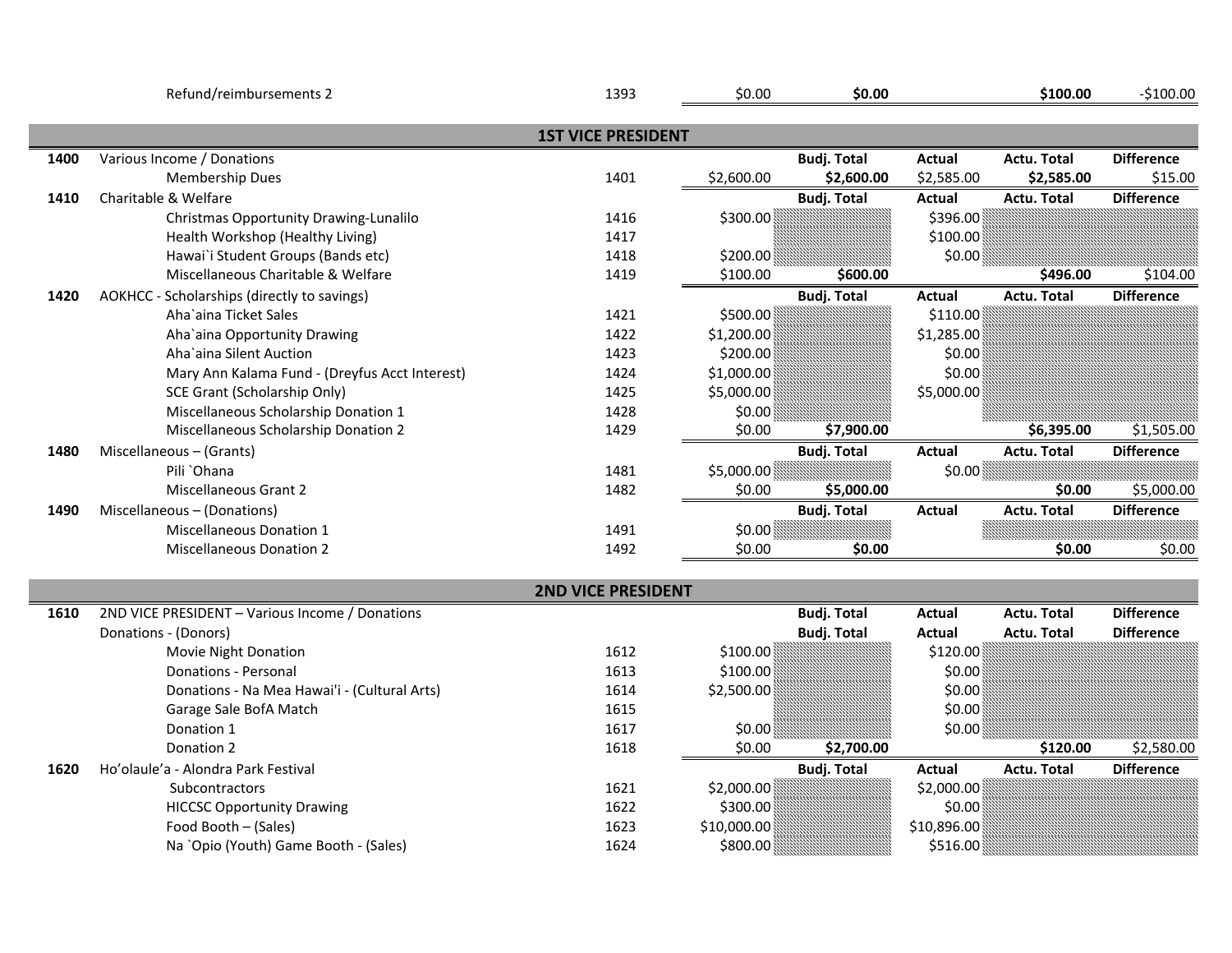|      | Miscellaneous                                  | 1625 | \$0.00      |                    |               |                    |                   |
|------|------------------------------------------------|------|-------------|--------------------|---------------|--------------------|-------------------|
|      | Miscellaneous                                  | 1626 | \$50.00     | \$13,150.00        |               | \$13,412.00        | $-5262.00$        |
| 1640 | AOKHCC Scholarship `Aha`aina                   |      |             | <b>Budj. Total</b> | <b>Actual</b> | <b>Actu. Total</b> | <b>Difference</b> |
|      | Ticket Sales - Dinner & Performance)           | 1641 | \$11,000.00 |                    | \$11,085.00   |                    |                   |
|      | Beverage Sales - Alcoholic & Non-alcoholic)    | 1642 | \$2,300.00  |                    | \$2,505.00    |                    |                   |
|      | Pupu (Snacks) - Sales                          | 1643 | \$500.00    |                    | \$0.00        |                    |                   |
|      | Lei $-$ (Sales)                                | 1644 | \$300.00    |                    | \$0.00        |                    |                   |
|      | <b>Donations</b>                               | 1647 | \$0.00      |                    |               |                    |                   |
|      | Miscellaneous                                  | 1648 | \$0.00      |                    | \$180.00      |                    |                   |
|      | Miscellaneous                                  | 1649 | \$0.00      | \$14,100.00        |               | \$13,770.00        | \$330.00          |
| 1660 | `Aha `Ohana Olakino Retreat                    |      |             | <b>Budj. Total</b> | Actual        | Actu. Total        | <b>Difference</b> |
|      | Miscellaneous                                  | 1661 | \$1,500.00  | \$1,500.00         | \$0.00        | \$0.00             | \$1,500.00        |
| 1670 | Pacific Islander Festival Orange County        |      |             | <b>Budj. Total</b> | <b>Actual</b> | Actu. Total        | <b>Difference</b> |
|      | Food Booth - (Sales)                           | 1671 | \$6,500.00  |                    | \$5,431.28\$  |                    |                   |
|      | Miscellaneous                                  | 1672 | \$0.00      | \$6,500.00         |               | \$5,431.28         | \$1,068.72        |
| 1680 | KAHA Ho`olaule`a - (Inland Empire- Fundraiser) |      |             | <b>Budj. Total</b> | Actual        | <b>Actu. Total</b> | <b>Difference</b> |
|      | Food Booth - (Sales)                           | 1681 | \$0.00      |                    | \$0.00        |                    |                   |
|      | Game Booth                                     | 1682 | \$0.00      |                    | \$0.00        |                    |                   |
|      | Miscellaneous                                  | 1685 | \$0.00      |                    | \$0.00        |                    |                   |
|      | Aloha Festival in the Valley<br>(450 Plates)   |      |             |                    | \$0.00        |                    |                   |
|      | Food Booth - (Sales)                           | 1686 | \$4,050.00  |                    | \$5,372.51    |                    |                   |
|      | Miscellaneous                                  | 1689 | \$0.00      | \$4,050.00         |               | \$5,372.51         | $-$1,322.51$      |
| 1690 | Miscellaneous                                  |      |             | <b>Budj. Total</b> | <b>Actual</b> | Actu. Total        | <b>Difference</b> |
|      | Na Mea Fundraisers                             |      |             |                    |               |                    |                   |
|      | Catering                                       | 1691 | \$3,000.00  |                    | \$0.00        |                    |                   |
|      | Kalua / Laulau / Poi                           | 1692 | \$1,000.00  |                    | \$316.00      |                    |                   |
|      | Boutiques - (Bake Sale)                        | 1693 | \$1,500.00  |                    | \$753.00      |                    |                   |
|      | Tee Shirt - (Sales)                            | 1694 | \$0.00      |                    | \$611.00      |                    |                   |
|      | Garage Sales                                   | 1695 | \$800.00    |                    | \$300.00      |                    |                   |
|      | Plate Lunch                                    | 1696 | \$500.00    |                    | \$0.00        |                    |                   |
|      | Movie Night                                    | 1697 | \$2,500.00  |                    | \$1,810.00    |                    |                   |
|      | <b>Special Events</b>                          | 1698 | \$0.00      |                    |               |                    |                   |
|      | Miscellaneous Income                           | 1699 | \$0.00      | \$9,300.00         |               | \$3,790.00         | \$5,510.00        |

|  | Total Income | \$71,906.00 | $$52,115.79$ $$19,790.21$ |  |
|--|--------------|-------------|---------------------------|--|
|--|--------------|-------------|---------------------------|--|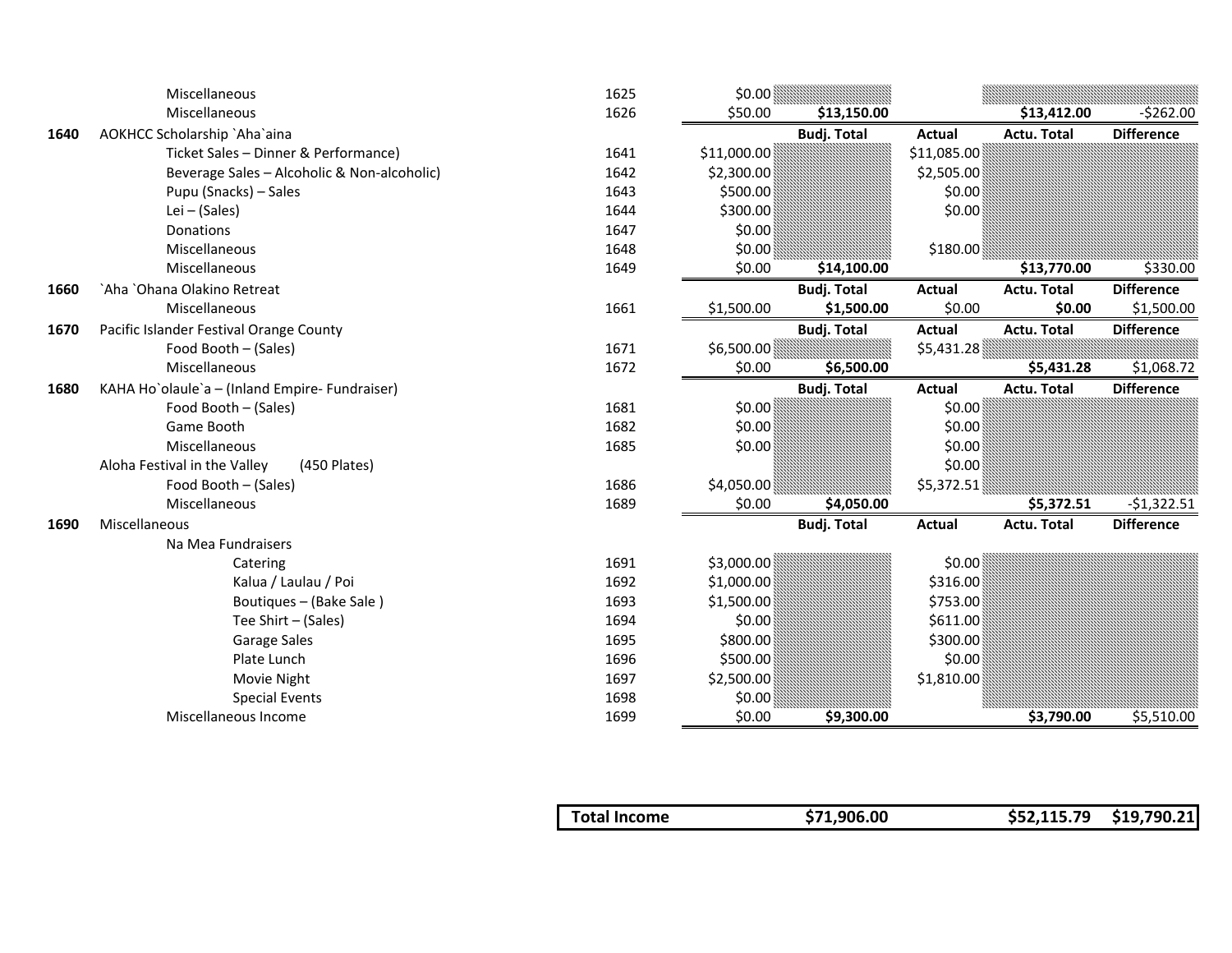| 2000 |                                                           | <b>EXPENSES</b>  |            |                    |               |                    |                   |
|------|-----------------------------------------------------------|------------------|------------|--------------------|---------------|--------------------|-------------------|
|      |                                                           |                  |            |                    |               |                    |                   |
|      |                                                           | <b>PRESIDENT</b> |            |                    |               |                    |                   |
| 2300 | Various Expenses from Income / Donations                  |                  |            | <b>Budj. Total</b> | <b>Actual</b> | <b>Actu. Total</b> | <b>Difference</b> |
|      | Na Mea (Cultural Performances & Workshops)                | 2301             | \$0.00     |                    | \$0.00\$      |                    |                   |
|      | Hula                                                      | 2302             | \$0.00     |                    | \$500.00      |                    |                   |
|      | <b>Musicians Group</b>                                    | 2303             | \$150.00   |                    | \$239.77      |                    |                   |
|      | Choral                                                    | 2304             | \$0.00     |                    | \$0.00        |                    |                   |
|      | <b>Aquarium of the Pacific</b>                            | 2305             | \$100.00   |                    | \$0.00\$      |                    |                   |
|      | Na `Opio (Youth) Committee                                | 2306             | \$200.00   | \$450.00           |               | \$739.77           | $-5289.77$        |
| 2320 | Grants-(Organizations)                                    |                  |            | <b>Budj. Total</b> | Actual        | <b>Actu. Total</b> | <b>Difference</b> |
|      | Ho'olako Phase/Year 2                                     | 2321             | \$500.00   |                    | \$0.00        |                    |                   |
|      | <b>SCE Grant (non scholarship)</b>                        | 2322             | \$0.00     |                    | \$0.00\$      |                    |                   |
|      | <b>Convention Grant</b>                                   | 2323             | \$2,000.00 |                    | \$0.00\$      |                    |                   |
|      | Grant 1                                                   | 2324             | \$0.00     |                    | \$0.00        |                    |                   |
|      | Grant 2                                                   | 2325             | \$0.00     | \$2,500.00         |               | \$0.00             | \$2,500.00        |
| 2330 | <b>Organizational Memberships</b>                         |                  |            | <b>Budj. Total</b> | <b>Actual</b> | <b>Actu. Total</b> | <b>Difference</b> |
|      | <b>HICCSC Membership Dues</b>                             | 2331             | \$50.00    |                    | \$50.00       |                    |                   |
|      | Membership 1                                              | 2332             | \$0.00     | \$50.00            |               | \$50.00            | \$0.00            |
| 2350 | Association of Hawaiian Civic Clubs - (AHCC)              |                  |            | <b>Budj. Total</b> | <b>Actual</b> | <b>Actu. Total</b> | <b>Difference</b> |
|      | AoKHCC Delegates - Traveling Allowance*                   | 2351             | \$4,800.00 |                    | \$6,498.00    |                    |                   |
|      | AHCC per Capita Fees (@4.50 per Member)                   | 2352             | \$720.00   |                    | \$730.00      |                    |                   |
|      | AoKHCC President's Traveling Allowance*                   | 2353             | \$1,200.00 |                    | \$1,200.00    |                    |                   |
|      | <b>Choral Director Traveling Allowance*</b>               | 2354             | \$0.00     |                    | \$0.00        |                    |                   |
|      | Membership Registration Fees - (@ \$50.00 per Delegate)   | 2355             | \$600.00   |                    | \$500.00      |                    |                   |
|      | Admininstration - Copy, Printing, Program Ad, Group Photo | 2356             | \$400.00   |                    | \$400.00      |                    |                   |
|      | Postage/Shipping/Baggage                                  | 2357             | \$50.00    |                    | \$70.00       |                    |                   |
|      | AHCC President's Luncheon Opportunity Drawing Prizes      | 2358             | \$100.00   |                    | \$100.00      |                    |                   |
|      | Makana (gift) to AHCC Host Council                        | 2359             | \$100.00   | \$7,970.00         | \$100.00      | \$9,598.00         | $-$1,628.00$      |
|      | *-Denotes Travel allowances for President & Delegates     |                  |            | <b>Budj. Total</b> | <b>Actual</b> | Actu. Total        | <b>Difference</b> |
| 2370 | Na Lei Makalapua - (Mainland Council)                     |                  |            |                    |               |                    |                   |
|      | Membership Dues per Capita @ \$2.50                       | 2371             | \$400.00   |                    | \$365.00      |                    |                   |
|      | <b>Travel Allowance (3 Delegates)</b>                     | 2372             | \$2,700.00 |                    | \$2,697.46    |                    |                   |
|      | Makana (gift) to Host - (Quarterly Meetings)              | 2373             | \$100.00   | \$3,200.00         | \$100.00      | \$3,162.46         | \$37.54           |
| 2390 | <b>Miscellaneous President</b>                            |                  |            | <b>Budj. Total</b> | <b>Actual</b> | <b>Actu. Total</b> | <b>Difference</b> |
|      | Awards/Recognition - Certificates & Presentation Covers   | 2391             | \$150.00   |                    | \$0.00        |                    |                   |

D

L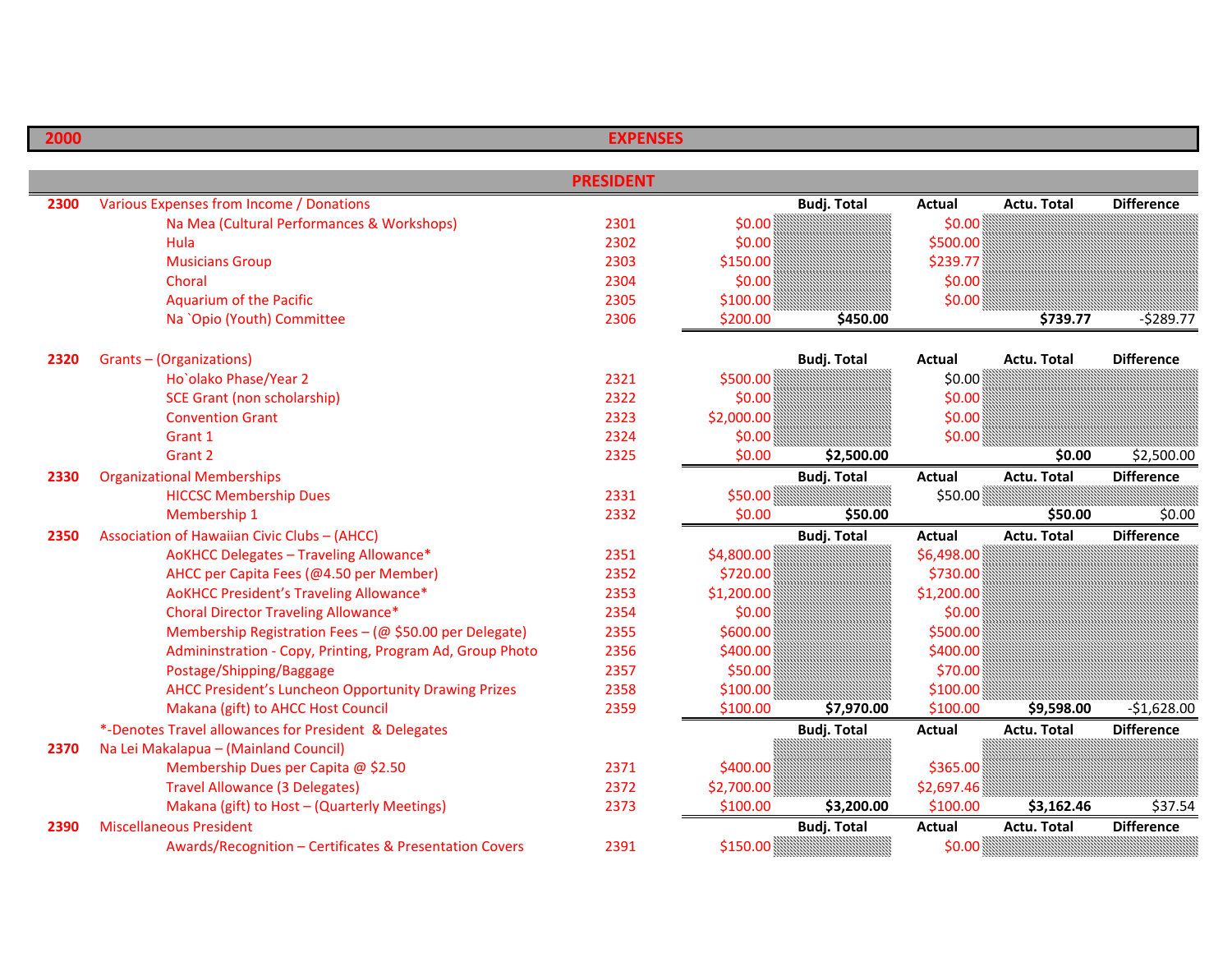| <b>Storage Shed Rental</b>                     | 2392 |                     |          |                         |
|------------------------------------------------|------|---------------------|----------|-------------------------|
| <b>Organization Insurance</b>                  | 2393 |                     |          |                         |
| <b>Professional Financial Services (Audit)</b> | 2394 |                     |          |                         |
| <b>Installation Luncheon</b>                   | 2395 |                     |          |                         |
| <b>Board Meeting (Dec. Meeting)</b>            | 2396 |                     |          |                         |
| <b>Miscellaneous Items</b>                     | 2398 |                     |          |                         |
| Miscellaneous Items                            | 2399 | \$6,814.00<br>50.OO | \$500.00 | \$7,498.31<br>-\$684.31 |

|      |                                                 | <b>1ST VICE PRESIDENT</b> |            |                    |               |                    |                   |
|------|-------------------------------------------------|---------------------------|------------|--------------------|---------------|--------------------|-------------------|
| 2400 | Various Income / Donations                      |                           |            | <b>Budj. Total</b> | <b>Actual</b> | Actu. Total        | <b>Difference</b> |
|      | Membership                                      | 2401                      | \$25.00    | \$25.00            | \$0.00        | \$0.00             | \$25.00           |
| 2410 | <b>Charitable &amp; Welfare</b>                 |                           |            | <b>Budj. Total</b> | <b>Actual</b> | Actu. Total        | <b>Difference</b> |
|      | <b>Christmas Party</b>                          | 2411                      | \$0.00     |                    |               |                    |                   |
|      | <b>Christmas Stocking Fabric &amp; Supplies</b> | 2412                      | \$30.00\$  |                    | \$0.00        |                    |                   |
|      | <b>Stocking Fillers- (Gifts for Children)</b>   | 2413                      | \$125.00   |                    | \$54.88       |                    |                   |
|      | <b>Food and Non-alcohol Beverages</b>           | 2414                      | \$100.00   |                    | \$0.00        |                    |                   |
|      | Hall Rental - (Incl. Insurance & Security)      | 2415                      | \$400.00   |                    | \$293.28      |                    |                   |
|      | Health Workshop (Healthy Living)                | 2416                      | \$100.00   |                    | \$0.00        |                    |                   |
|      | Lunalilo Makana                                 | 2417                      | \$300.00   |                    | \$329.94      |                    |                   |
|      | Hawai'i Student Groups (Bands etc)              | 2418                      | \$200.00   |                    | \$0.00        |                    |                   |
|      | Miscellaneous Charitable & Welfare              | 2419                      | \$0.00     | \$1,255.00         |               | \$678.10           | \$576.90          |
| 2420 | <b>AOKHCC - Scholarships</b>                    |                           |            | <b>Budj. Total</b> | <b>Actual</b> | <b>Actu. Total</b> | <b>Difference</b> |
|      | <b>Student Scholarships</b>                     | 2421                      | \$4,000.00 |                    | \$7,600.00    |                    |                   |
|      | Mary Ann Kalama Fund - (Dreyfus Acct)           |                           |            |                    |               |                    |                   |
|      | <b>KSBE Exploration Programs</b>                | 2425                      | \$300.00   |                    | \$600.00      |                    |                   |
|      | <b>Cultural Workshop</b>                        | 2426                      | \$100.00   |                    | \$500.00      |                    |                   |
|      | <b>Scholarship Committee</b>                    | 2427                      | \$0.00     |                    | \$0.00        |                    |                   |
|      | Miscellaneous Scholarship Expense 1             | 2429                      | \$0.00     | \$4,400.00         | \$140.49      | \$8,840.49         | $-54,440.49$      |
| 2440 | Committees                                      |                           |            | <b>Budj. Total</b> | Actual        | Actu. Total        | <b>Difference</b> |
|      | <b>Constitution &amp; By-Laws</b>               | 2441                      | \$0.00%    |                    | \$0.00        |                    |                   |
|      | <b>Policy &amp; Procedures Committee</b>        | 2442                      | \$0.00     |                    | \$0.00\$      |                    |                   |
|      | Library                                         | 2443                      | \$0.00     | \$0.00             |               | \$0.00             | \$0.00            |
| 2490 | <b>Miscellaneous 1st Vice President</b>         |                           |            | <b>Budj. Total</b> | <b>Actual</b> | Actu. Total        | <b>Difference</b> |
|      | Pili `Ohana Grant                               | 2491                      | \$5,000.00 |                    | \$0.00        |                    |                   |
|      | <b>Miscellaneous Expense 2</b>                  | 2492                      | \$0.00     | \$5,000.00         | \$0.00        | \$0.00             | \$5,000.00        |
|      |                                                 |                           |            |                    |               |                    |                   |

| 2600 | Fundraising<br>Various Expenses from Income<br>Donations |      | <b>Budj. Total</b> | Actua | <b>Actu. Total</b> | <b>Difference</b> |
|------|----------------------------------------------------------|------|--------------------|-------|--------------------|-------------------|
|      | <b>Extinguishers</b>                                     | 2601 | MANAMAN MANAMAN (  |       |                    |                   |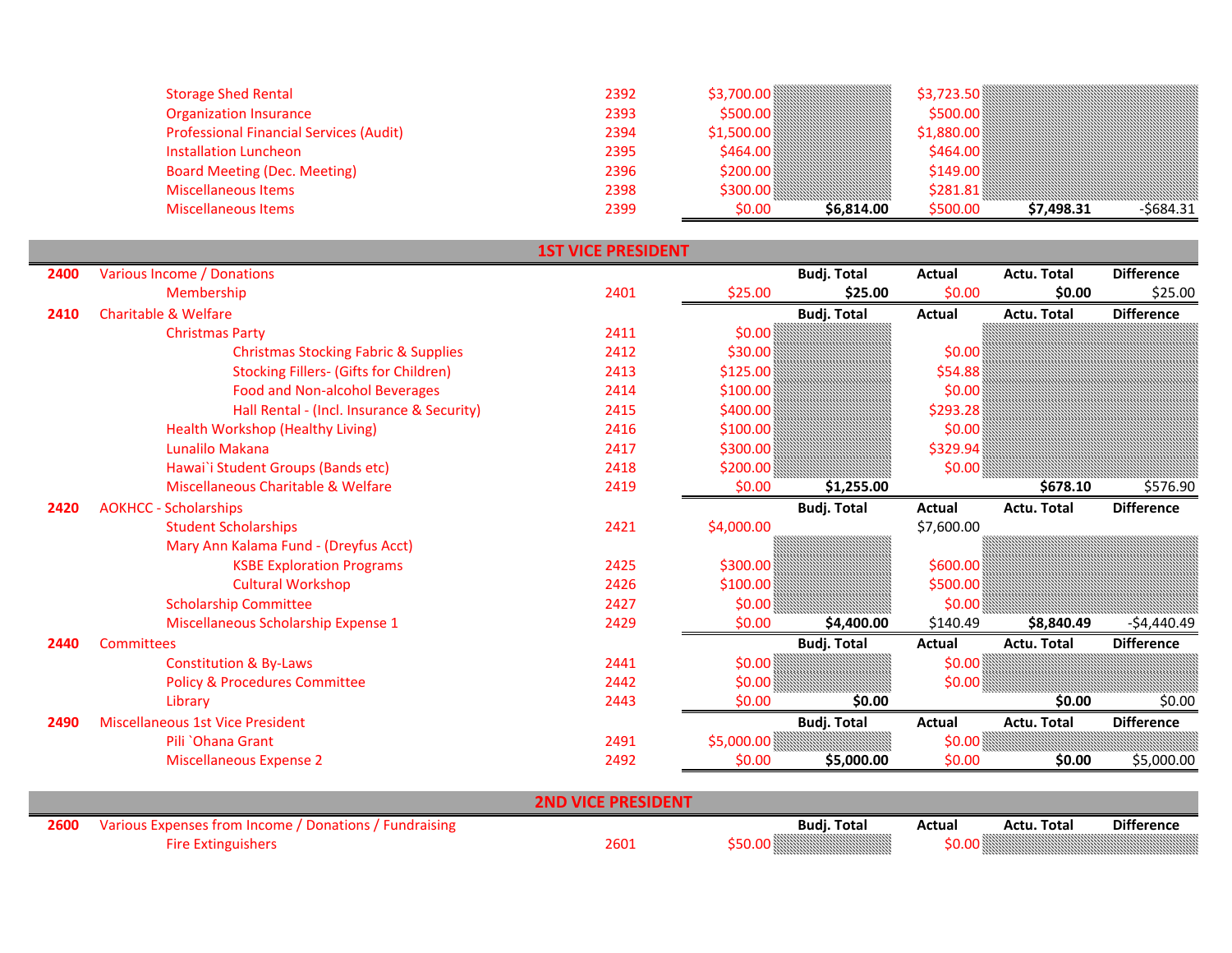|      | <b>Propane Gas</b>                                          | 2602 | \$150.00           | \$0.00             |                    |                   |
|------|-------------------------------------------------------------|------|--------------------|--------------------|--------------------|-------------------|
|      | Equipment (Tables, Chairs, Grill) Purchase                  | 2603 | \$700.00           | \$0.00\$           |                    |                   |
|      | Miscellaneous Expense 1                                     | 2604 | \$0.00\$           | \$0.00             |                    |                   |
|      | <b>Miscellaneous Expense 2</b>                              | 2605 | \$0.00             | \$0.00<br>\$900.00 | \$0.00             | \$900.00          |
| 2610 | Community Workshops/ Na Mea Hawai`i                         |      | <b>Budj. Total</b> | <b>Actual</b>      | Actu. Total        | <b>Difference</b> |
|      | <b>Cultural Arts</b>                                        | 2611 | \$5,000.00         | \$0.00             |                    |                   |
|      | Keiki, Kamali`i                                             | 2612 |                    | \$0.00\$           |                    |                   |
|      | Olelo Hawai`i                                               | 2613 |                    | \$0.00             |                    |                   |
|      | Hula                                                        | 2614 |                    | \$0.00             |                    |                   |
|      | Mele                                                        | 2615 |                    | \$0.00\$           |                    |                   |
|      |                                                             |      |                    | \$5,000.00         | \$0.00             | \$5,000.00        |
|      |                                                             |      |                    |                    |                    |                   |
| 2620 | Ho'olaule'a - Alondra Park Festival                         |      |                    |                    | <b>Actu. Total</b> |                   |
|      |                                                             |      | <b>Budj. Total</b> | Actual             |                    | <b>Difference</b> |
|      | <b>Boutique (Vendors)</b><br>Booth Fees - (Incl. Insurance) | 2621 | \$525.00           | \$600.00           |                    |                   |
|      | <b>Miscellaneous Expense</b>                                | 2622 | \$0.00             |                    |                    |                   |
|      | <b>Opportunity Drawing</b>                                  | 2623 | \$150.00           | \$150.00           |                    |                   |
|      | <b>Food Booth</b>                                           |      |                    |                    |                    |                   |
|      | Booth Fee (Incl. Insurance)                                 | 2624 | \$700.00           | \$675.00           |                    |                   |
|      | <b>Food Supplies</b>                                        | 2625 | \$4,000.00         | \$5,734.54         |                    |                   |
|      | Food Items (Not for sale - Workers)                         | 2626 | \$200.00]          | \$0.00             |                    |                   |
|      | Reefer Truck / Ice / Equipment                              | 2627 | \$70.00\$          | \$246.00\$         |                    |                   |

<sup>2630</sup>

Scholarship Aha`aina Budj. Total Actual Actu. Total Difference

2641<br>2642

<sup>2643</sup>

2644 \$1,800.00<br>2645 \$500.00

\$100.00 \$100.00 \$100.00 \$100.00 \$100.00 \$100.00 \$100.00 \$10.00 \$10.00 \$10.00 \$10.00 \$10.00 \$10.00 \$

\$140.00 \$140.00 \$140.00 \$190.00 \$190.00 \$140.00 \$1<br>| \$200.00 \$200.00 \$200 \$0.00 \$0.00 \$0.00 \$0.00 \$0.00 \$0.00 \$0.00 \$0.00 \$0.00 \$0.00 \$0.00 \$0.00 \$1 \$0.00 \$1 \$1

\$200.00 \$200.00 \$200.00 \$200.00 \$1 \$0.00 \$1 \$0.00 \$25.00 \$25.00 \$25.00 \$1 \$0.00 \$1 \$0.00 \$1 \$0.00 \$

\$150.00 \$0.00

\$350.00 \$350.00 \$350.00 \$350.00 \$350.00 \$350.00 \$361 \$50.00 \$10.00 \$10.00 \$10.00 \$10.00 \$10.00 \$10.00 \$10.00 \$<br>| \$0.00 \$0.00 \$0.00 \$0.00 \$0.00 \$10.00 \$10.00 \$10.00 \$10.00 \$10.00 \$10.00 \$10.00 \$10.00 \$10.00 \$10.00 \$10.00 \$

\$100.00 \$100.00 \$0.00 \$0.00 \$1,800.00 \$1,800.00 \$1,800 \$1,00 \$1,00 \$1,00 \$1,00 \$1,00 \$1,00 \$1,00 \$1,00 \$1,00 \$

\$25.00 \$*25.00 \$1,000 \$45.00 \$45.00 \$* 

\$0.00 \$0.00

\$75.00 \$0.00

**\$0.00 \$10.00 \$10.00 \$10.00 \$10.00 \$10.00 \$10.00 \$10.00 \$10.00 \$10.00 \$10.00 \$10.00 \$10.00 \$10.00 \$10.00 \$10.00** 

\$3,500.00 \$3,261.50 \$3,261.50 \$4,500.00 \$3,500.00 \$4,500 \$4,500 \$4,500 \$4,500 \$4,500 \$4,500 \$4,500 \$

\$500.00 \$396.00

\$0.00 \$6,785.00 \$0.00 \$7,905.54 -\$1,120.54

 $$1,327.24$ 

 $$100.00$ 

2628

 $\sim$  2631

 $\sim$  2632

**g** 2635

2636

 $\overline{\mathbf{g}}$  and  $\overline{\mathbf{g}}$  and  $\overline{\mathbf{g}}$  and  $\overline{\mathbf{g}}$  and  $\overline{\mathbf{g}}$  and  $\overline{\mathbf{g}}$  and  $\overline{\mathbf{g}}$  and  $\overline{\mathbf{g}}$  and  $\overline{\mathbf{g}}$  and  $\overline{\mathbf{g}}$  and  $\overline{\mathbf{g}}$  and  $\overline{\mathbf{g}}$  and  $\overline{\mathbf{g}}$  and  $\overline{\mathbf{g}}$  a

 $\sim$  2637

 $\sim$  2638

 $\sim$  2644

e 2629

e 2633

 $\sim$  2645

Table /Chairs Rental

Na `Opio Game / Tattoo Booth

HICCSC Opportunity Drawing

Truck w/Fuel - Rental

Advertising

Miscellaneous

Miscellaneous

Security

Food Items

2640

Game Supplies

Tattoo Supplies

Miscellaneous Expense

Miscellaneous Expense

Makana (gifts) – (kumu, students, guests)

Alcohol / Non-alcohol Beverages

Booth Fees - (Incl. Insurance)

Costa Mesa Community Center – Hall Rental / Insurance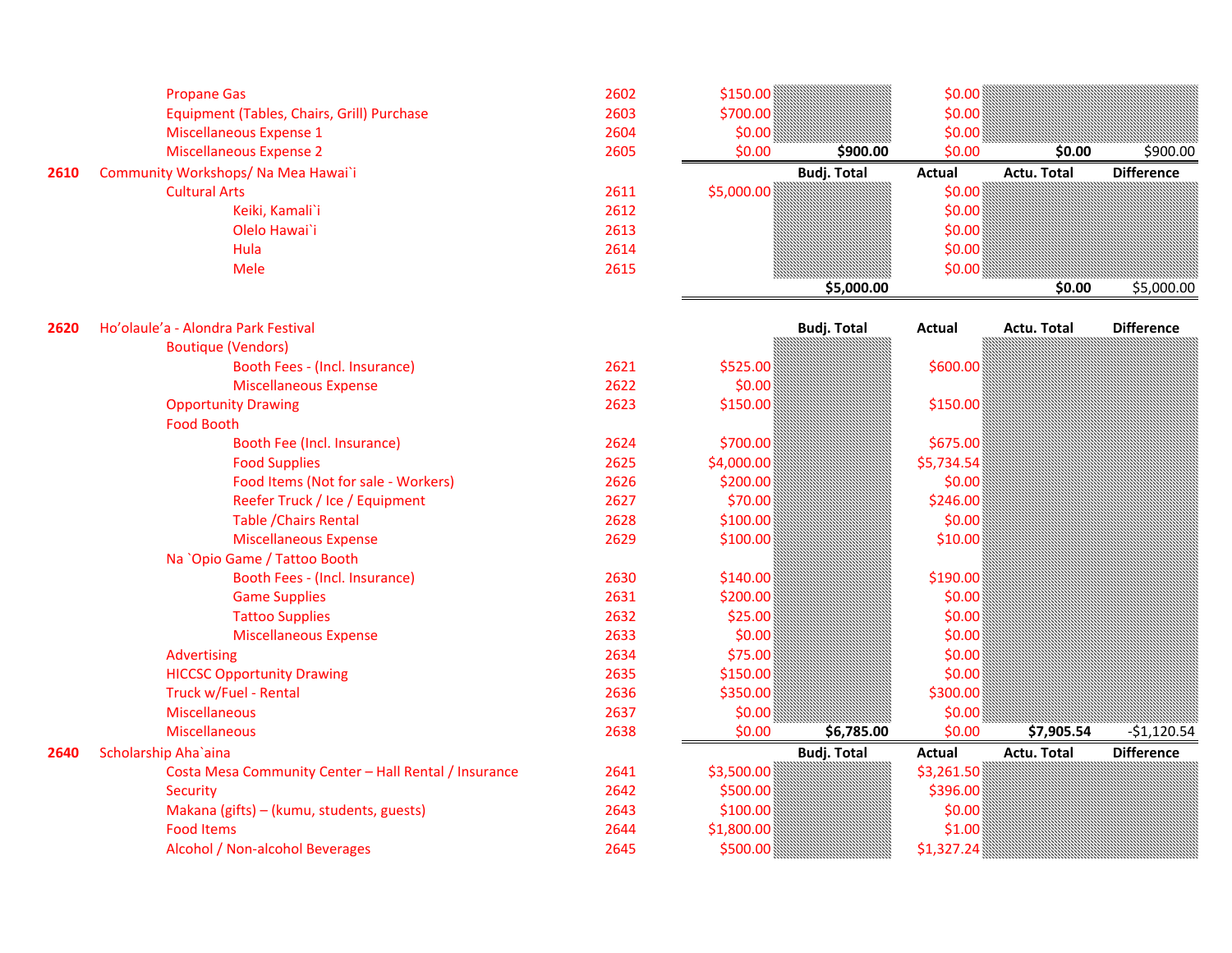|      | Sundry Items - (Paper Goods, napkins, plastic products, etc.) | 2646 | \$600.00   |                    | \$1,403.69    |                    |                   |
|------|---------------------------------------------------------------|------|------------|--------------------|---------------|--------------------|-------------------|
|      | Miscellaneous Printing - (Program pamphlet, Sponsor Recogni   | 2647 | \$400.00   |                    | \$186.74      |                    |                   |
|      | <b>Costumes (Fabric, Adornments)</b>                          | 2648 | \$1,700.00 |                    | \$0.00        |                    |                   |
|      | <b>Sound Engineer</b>                                         | 2649 | \$200.00   |                    | \$0.00        |                    |                   |
|      | <b>Truck Rental</b>                                           | 2650 | \$200.00   |                    | \$266.40      |                    |                   |
|      | Decoration (stage, tables, centerpieces, etc)                 | 2651 | \$500.00   |                    | \$130.40      |                    |                   |
|      | <b>Prizes</b>                                                 | 2652 | \$500.00   |                    | \$600.00      |                    |                   |
|      | <b>Miscellaneous</b>                                          | 2653 | \$150.00   | \$10,650.00        |               | \$7,572.97         | \$3,077.03        |
| 2660 | <b>Chana Retreat</b>                                          |      |            | <b>Budj. Total</b> | <b>Actual</b> | <b>Actu. Total</b> | <b>Difference</b> |
|      | Registration/Administration                                   | 2661 | \$150.00   |                    | \$0.00        |                    |                   |
|      | <b>Facility Rental</b>                                        | 2662 | \$0.00     |                    | \$0.00        |                    |                   |
|      | Presenters                                                    | 2663 | \$2,000.00 |                    | \$0.00        |                    |                   |
|      | <b>Supplies for Crafts/Workshops</b>                          | 2664 | \$300.00   |                    | \$0.00        |                    |                   |
|      | Food/Meals                                                    | 2665 | \$1,000.00 |                    | \$0.00        |                    |                   |
|      | Honorarium                                                    | 2666 | \$300.00   |                    | \$0.00        |                    |                   |
|      | Accommidations                                                | 2667 | \$1,000.00 |                    | \$0.00        |                    |                   |
|      | <b>Miscellaneous</b>                                          | 2668 | \$250.00   | \$5,000.00         | \$0.00        | \$0.00             | \$5,000.00        |
| 2670 | Pacific Islander Festival (Orange County)                     |      |            | <b>Budj. Total</b> | <b>Actual</b> | <b>Actu. Total</b> | <b>Difference</b> |
|      | <b>Booth Fees / Insurance</b>                                 | 2671 | \$500.00   |                    | \$300.00      |                    |                   |
|      | <b>Food Supplies</b>                                          | 2672 | \$1,700.00 |                    | \$3,271.94\$  |                    |                   |
|      | <b>Miscellaneous</b>                                          | 2673 | \$100.00   | \$2,300.00         | \$0.00        | \$3,571.94         | $-$1,271.94$      |
| 2680 | KAHA Ho`olaule`a - (Inland Empire)                            |      |            | <b>Budj. Total</b> | <b>Actual</b> | <b>Actu. Total</b> | <b>Difference</b> |
|      | <b>Booth Fees / Insurance</b>                                 | 2681 | \$0.00     |                    | \$0.00        |                    |                   |
|      | <b>Supplies</b>                                               | 2682 | \$0.00     |                    | \$0.00        |                    |                   |
|      | <b>Miscellaneous</b>                                          | 2684 | \$0.00     |                    | \$0.00        |                    |                   |
|      | Aloha Festival in the Valley<br>(450 Plates)                  |      |            |                    |               |                    |                   |
|      | <b>Booth Fees / Insurance</b>                                 | 2686 | \$650.00   |                    | \$650.00      |                    |                   |
|      | <b>Food Supplies</b>                                          | 2687 | \$1,600.00 |                    | \$1,615.20    |                    |                   |
|      | Miscellaneous                                                 | 2689 | \$100.00   | \$2,350.00         | \$720.19      | \$2,985.39         | $-5635.39$        |
| 2690 | <b>Miscellaneous</b>                                          |      |            | <b>Budj. Total</b> | <b>Actual</b> | <b>Actu. Total</b> | <b>Difference</b> |
|      | Na Mea Fundraising                                            |      |            |                    |               |                    |                   |
|      | Catering                                                      | 2691 | \$900.00   |                    | \$0.00        |                    |                   |
|      | Kalua Pig / Laulau / Poi                                      | 2692 | \$1,000.00 |                    | \$0.00        |                    |                   |
|      | Boutique Booth Fees - (Bake Sales)                            | 2693 | \$170.00   |                    | \$170.00      |                    |                   |
|      | <b>Boutique/Bake Sale Supplies</b>                            | 2694 | \$80.00    |                    | \$0.00        |                    |                   |
|      | <b>Plate Lunch</b>                                            | 2695 | \$500.00   |                    | \$0.00        |                    |                   |
|      | <b>Special Events</b>                                         | 2696 | \$200.00   |                    | \$0.00        |                    |                   |
|      | <b>Movie Nights</b>                                           | 2697 | \$400.00   |                    | \$0.00        |                    |                   |
|      | <b>Community Projects</b>                                     | 2698 | \$0.00     |                    | \$0.00        |                    |                   |
|      | <b>Miscellaneous</b>                                          | 2699 | \$100.00   | \$3,350.00         | \$0.00        | \$170.00           | \$3,180.00        |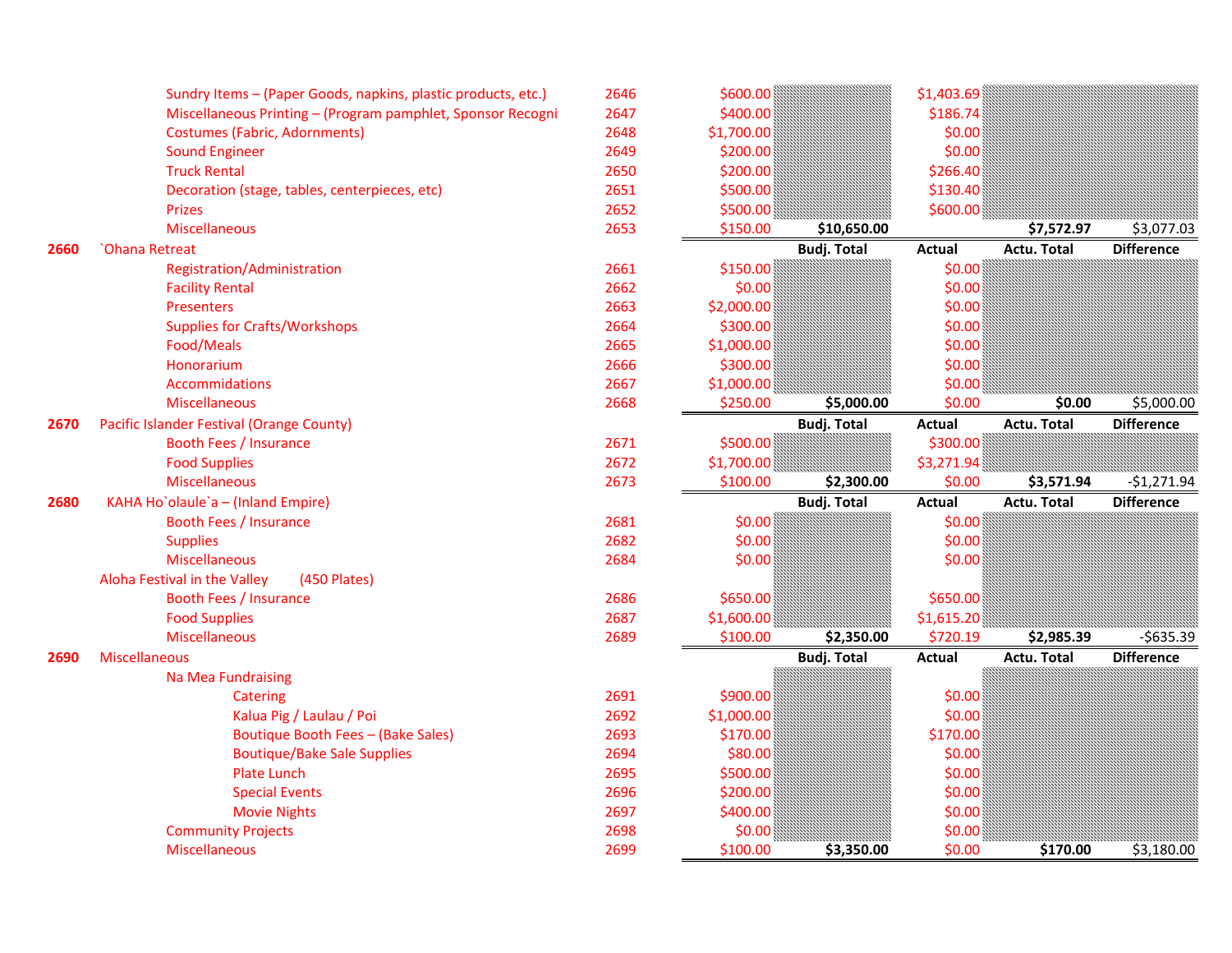|      |                                                | <b>CORRESPONDING SECRETARY</b> |            |                    |              |                    |                   |
|------|------------------------------------------------|--------------------------------|------------|--------------------|--------------|--------------------|-------------------|
| 2700 |                                                |                                |            | <b>Budj. Total</b> | Actual       | <b>Actu. Total</b> | <b>Difference</b> |
|      | Office Supplies - (Envelopes)                  | 2701                           | \$50.00    |                    | \$0.00       |                    |                   |
|      | <b>Hospitality Coffee</b>                      | 2702                           | \$125.00   |                    | \$41.81      |                    |                   |
|      | `Ainahau Business Cards                        | 2703                           | \$100.00   |                    | \$0.00       |                    |                   |
|      | Kahakuhi O `Ainahau Newsletter (Printing)      | 2704                           | \$300.00   |                    | \$162.50     |                    |                   |
|      | Postage                                        | 2705                           | \$150.00   |                    | \$0.00       |                    |                   |
|      | Toner / Ink Cartridge - (Computer)             | 2706                           | \$300.00   |                    | \$0.00       |                    |                   |
|      | <b>Stationery</b>                              | 2707                           | \$0.00     |                    | \$0.00       |                    |                   |
|      | Cards (Sympathy, Get Well)                     | 2708                           | \$20.00    |                    | \$0.00       |                    |                   |
|      | Post Office Box - (Rental Fee)                 | 2709                           | \$210.00   |                    | \$0.00       |                    |                   |
|      | <b>Web Site Support</b>                        | 2710                           | \$120.00   |                    | \$132.86     |                    |                   |
|      | <b>Miscellaneous Items</b>                     | 2790                           | \$50.00    | \$1,425.00         |              | \$337.17           | \$1,087.83        |
|      |                                                | <b>RECORDING SECRETARY</b>     |            |                    |              |                    |                   |
| 2800 |                                                |                                |            | <b>Budj. Total</b> | Actual       | <b>Actu. Total</b> | <b>Difference</b> |
|      | Copying                                        | 2801                           | \$200.00   |                    | \$0.00       |                    |                   |
|      | Toner / Ink Cartridge - (Computer)             | 2802                           | \$300.00   |                    | \$0.00       |                    |                   |
|      | <b>Miscellaneous Items</b>                     | 2803                           | \$50.00    |                    | \$0.00       |                    |                   |
|      | Library                                        | 2804                           | \$80.00    |                    | \$0.00       |                    |                   |
|      | <b>Historian</b>                               | 2809                           | \$100.00   | \$730.00           |              | \$0.00             | \$730.00          |
|      |                                                |                                |            |                    |              |                    |                   |
|      |                                                | <b>TREASURER</b>               |            |                    |              |                    |                   |
| 2900 |                                                |                                |            | <b>Budj. Total</b> | Actual       | <b>Actu. Total</b> | <b>Difference</b> |
|      | F & M Banking Fees                             | 2901                           | \$130.00   |                    | \$114.00\$   |                    |                   |
|      | Office Supplies - (Stationery, Computer, Etc.) | 2902                           | \$0.00     |                    | \$0.00       |                    |                   |
|      | Postage                                        | 2903                           | \$50.00    |                    | \$0.00       |                    |                   |
|      | Copies / Printing                              | 2904                           | \$50.00    |                    | \$0.00       |                    |                   |
|      | Federal Taxes - (Form 990)                     |                                |            |                    | \$1,669.61   |                    |                   |
|      | CA State Taxes - (Form 199)                    | 2905                           | \$400.00   |                    | \$1,173.52\$ |                    |                   |
|      | <b>CA State Sales &amp; use Taxes</b>          | 2906                           | \$2,800.00 |                    | \$2,453.62\$ |                    |                   |
|      | <b>Miscellaneous Items</b>                     | 2907                           | \$50.00    | \$3,480.00         |              | \$5,410.75         | $-$1,930.75$      |

 $\overline{\phantom{a}}$